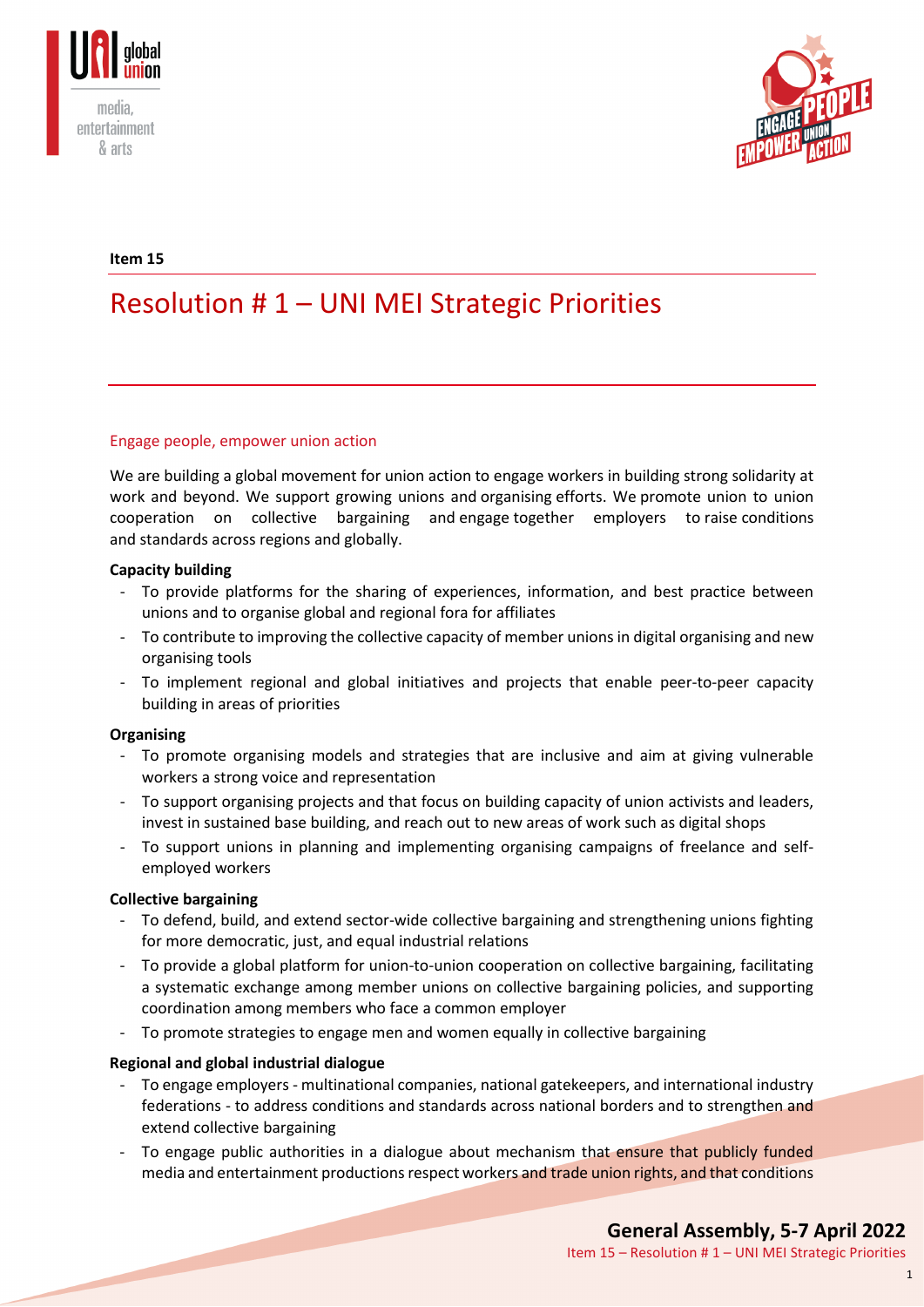



are based on collective bargaining agreements and policies promote equal, safe, fair, and sustainable workplaces

### Lead for equity, stand up for rights, protect workers

We lead actions and campaigns to champion equity at work, in unions and the industry. We build capacities within unions to better involve and represent women in their structures and in collective bargaining. We support unions in their fight against discrimination and violence, as well as in their actions aimed at empowering all workers to access their rights and have them recognised and respected.

#### **Gender Equality**

- To encourage and facilitate peer-to-peer exchanges between affiliates at regional and global levels for an equal representation and the empowerment of women within unions and in the workplace
- To build capacities within unions for the inclusion in collective bargaining of actions that combat discrimination against women, correct the gender pay gap, promote the reconciliation of private and professional lives, and contribute to a fairer distribution of care duties between women and men
- To advocate alongside affiliates for the conditionality of public funding and for a stronger and more transparent commitment of commercial industry stakeholders to gender equality incl. a zero-tolerance policy towards gender-based violence
- To engage employers in developing and implementing joint actions such as equality plans, framework of actions, capacity building activities and awareness raising events

#### **Diversity and non-discrimination**

- To encourage and facilitate peer-to-peer exchanges between affiliates at regional and global levels for the fight against discrimination and the promotion of diversity within unions and in the workplace
- To engage employers and relevant sector stakeholders, such as funding bodies and regulatory authorities, in a structured dialogue and initiate joint actions aimed at addressing the structural discriminations at play in the industry, and at proactively diversifying the profiles on and behind screens and stages

#### **Youth**

- To promote the participation in union organising, actions and decision making of young workers
- To promote and facilitate the participation of affiliates in the work and committees of UNI Youth
- To encourage and enable the participation of young worker representatives in the sector regional and global decision-making bodies

#### **Prevention of violence & harassment**

To promote the ratification and implementation of the 2019 ILO Violence and Harassment Convention, and to support affiliates in their actions towards employers and policymakers aimed at giving life to the Convention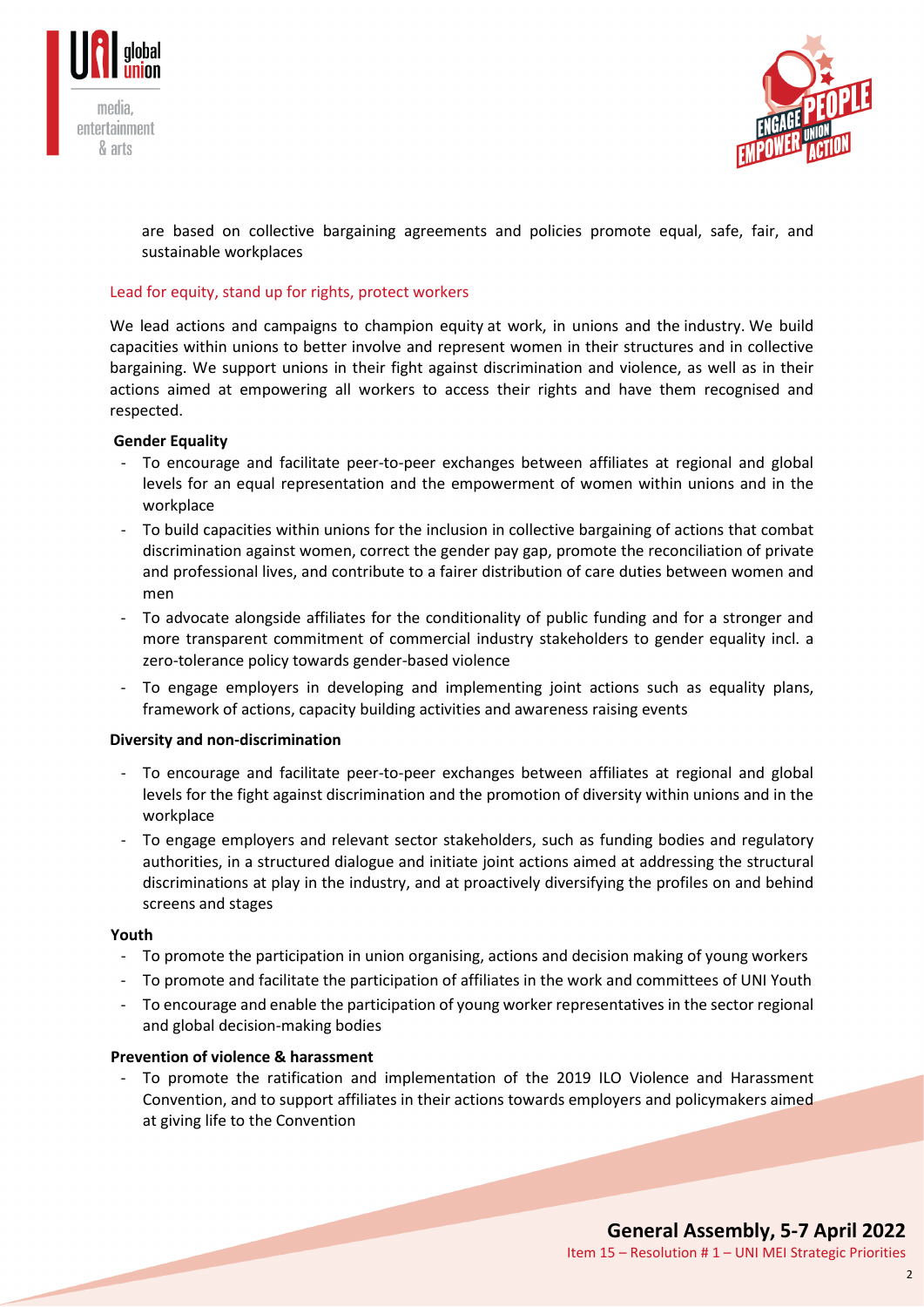



- To contribute to the unveiling of the reality of violence & harassment in industry workplaces, and to promote unions' actions and campaigns to better protect and support victims, ensure due process when cases are raised, and make employers' more proactive and accountable
- To engage employers in developing and implementing joint actions such as protocols, capacity building activities and awareness raising events, training actions and the adoption and implementation of protocols.

## Improve quality of work, enhance work-life balance

We lead sector-wide cooperation and projects to facilitate access to training for all professionals in our industry. We campaign for a change of culture to end unsafe conditions and working hours and to build a healthy work-life balance.

#### **Skills and careers**

- To contribute to sector-level policy discussions on the transformations of the industry and on the skills developments needed to accompany those transformations
- To raise the voice of unions in favour of industry-wide measures that provide equal access to training aiming at securing sustainable careers and transition opportunities
- To advocate through collective bargaining and other relevant social dialogue tools for an enhanced access to training for all workers, non withstanding the employment status, with a special focus on freelancers and self-employed.
- To contribute to skills needs assessments in the digital environment and to the development of digital skills solutions that improve the capacity to anticipate change and to mitigate the impact on social and economic rights

#### **Health and safety**

- To promote at regional and global levels the knowledge and use of the Online Risk Assessment tools developed in Europe for both audiovisual and live performance productions and venues
- To raise awareness on the importance of work-life balance to the health and well-being of workers, impacting both physical and mental health
- To implement initiatives and projects that aim at developing the capacity of unions and to strengthen cooperation with industry

#### **Working conditions and hours**

- To implement a global campaign to strengthen the cooperation among unions, to build capacity and to take joint action, putting an end to the global long hours culture in the entertainment industry
- To address the unsafe working conditions and raise awareness about their impact on the health and wellbeing of workers and the sustainable development of the industry
- To inform, advocate and organise global action days to bring the campaign to the workplace
- To engage employers in a dialogue over a way forward to make productions, fair, equal, safe, and sustainable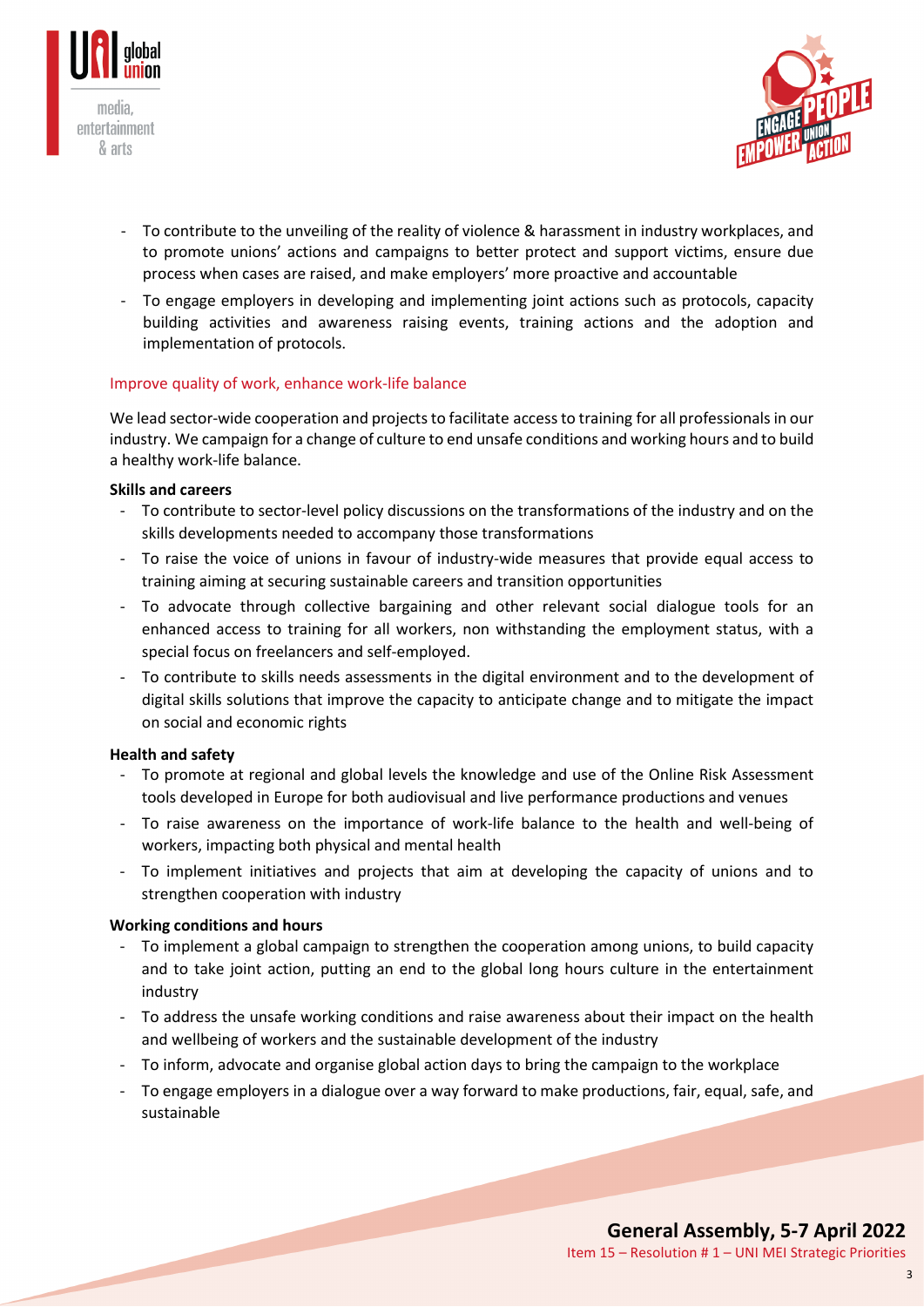



## Rise for freedoms

We stand together to protect and strengthen freedom of expression, freedom of association and to collective bargaining for all workers. We fight for recognition and enforcement of equal rights for freelance workers and campaign for fair and non-discriminatory contracts.

## **Freedom from fear in the creative industries**

- To support member unions in need to leverage their advocacy and to amplify their efforts to defend members who are harassed, attacked, or discriminated against and to facilitate union-tounion cooperation regarding the defence of and advocacy for the rights of all groups of workers who face barriers to the exercise of their right of freedom of expression
- To support initiatives that aim at defending the freedoms of women, LGTBIQ+ persons and ethnic minorities by providing a global platform for joint union action to strengthen the voice of these groups in the unions and at the workplace
- To build our collective capacity to protect members from digital surveillance and to step up our cooperation with sister organisations and civil society organisations
- To engage governments and authorities at national, regional, and global level to address illegitimate restrictions of the freedom of association and the freedom of expression

#### **Independence of the media**

- To assist member unions in need of support to defend the independence of the media and the workers being attacked for standing-up for media freedoms
- To support legislative initiatives that seek to strengthen media freedoms and the independence of the media offline and online and support awareness raising initiatives
- We advocate for the development of strong, independent, and sustainable public broadcasting as part of pluralistic media sector

#### **Freelance workers**

- To stand up for the rights to freedom of association and collective bargaining of freelance and self-employed workers
- To support unions in their efforts at to ensure fundamental rights for freelance and self-employed workers in national legislation
- To take action at regional and global level regarding the implementation of the ILO conventions on freedom of association and the right to collective bargaining to all workers regardless of their employment status

#### **Fair contracts**

- To campaign for a sustainable and inclusive future world of work with quality jobs, fair contracts, and remuneration
- To foster the implementation of international and regional legislation on fair remuneration into national law and to support unions in their efforts to engage collective bargaining and the exchange of information among member unions
- To engage employers to address fair remuneration of authors and other holders of intellectual property rights and to promote good practice in collective bargaining

4